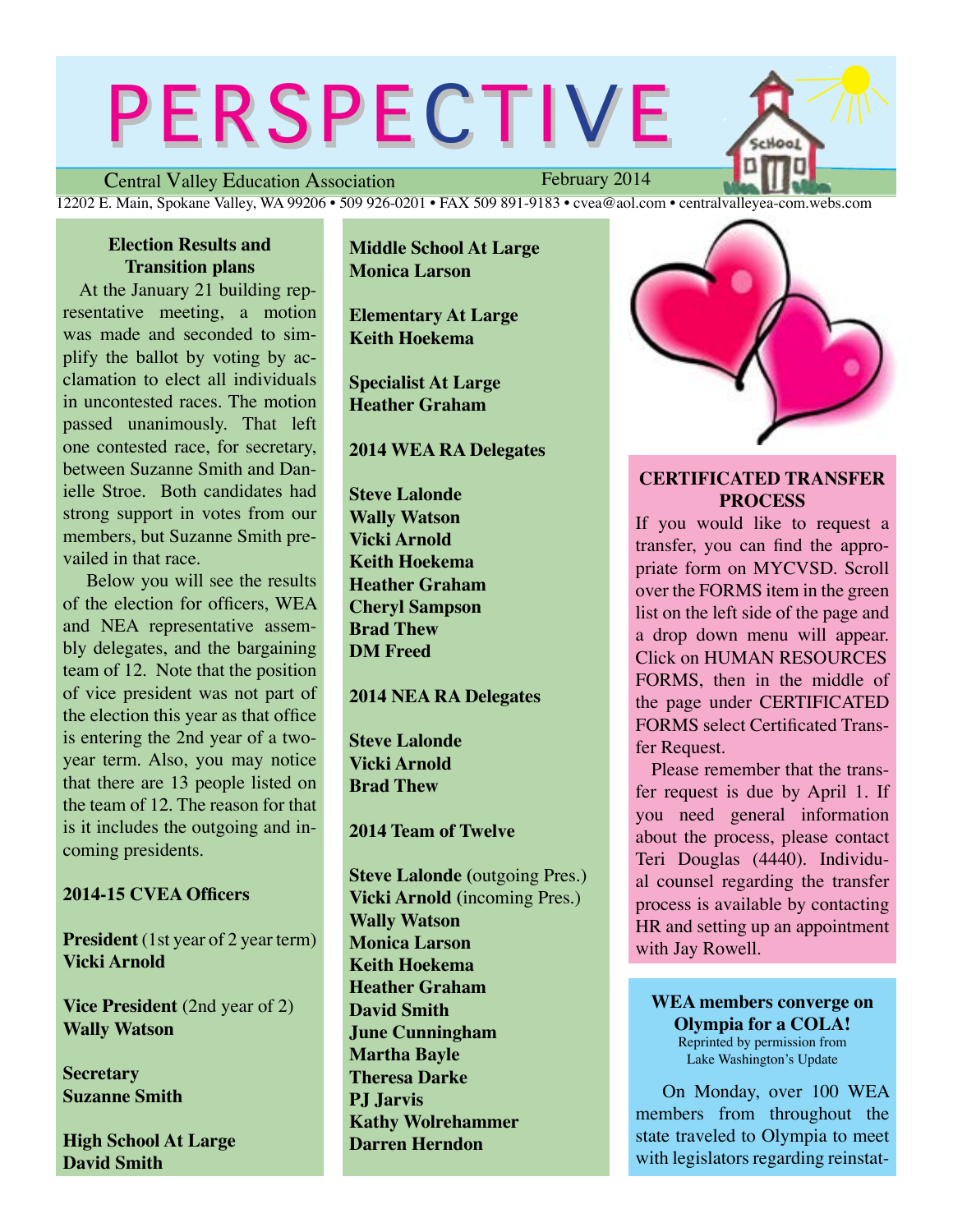ing the voter-approved COLA for the 2014-15 school year. The legislature has suspended the COLA for the past 5 years, with 2014- 15 scheduled to be the 6th year in a row with no cost-of-living increase for school employees in Washington. Representing Lake Washington were teachers Howard and Leanne Mawhinney and WEA UniServ rep Jennifer Silves. The automatic, annual COLA was approved overwhelmingly by voters in 2000. Since then, the legislature has repeatedly suspended it in order to help balance the state budget.

Here's the recent history:

• 2009-10 0% Loss of one professional day, for a .55% pay cut  $\cdot$ 2010-11 0% Loss of a second professional development day, for another .55% pay cut •2011-12 0% Additional pay cut of 1.9% (cumulative cut =  $3.0\%$ )  $•2012 - 130\%$ 

•2013-14 0% Restoration of the 1.9% pay cut

 Last week, the Washington State Supreme Court admonished the legislature for its inadequate progress in meeting its constitutional obligation to fully fund K-12 public education by 2018, particularly in the area

of teacher salaries. The Court gave the legislature a deadline of April 30, 2014 to come up with a detailed plan as to how they're going to fund our schools.

 Washington's average teacher salary is \$3,186 below the national average, and \$21,166 behind top-ranking New York State.

# **TEACHING STRATEGIES ACROSS THE CURRICULUM K-12**

By CVEA member Marci Haynes

### **Learning Disability – Reading**

• Teach words/vocabulary – Critical in all grades in all subjects

o Study the morphology (word origination, base words, prefixes, suffixes, word tense)

o Study semantics (meaning) of all the words

o Use words orally in sentences

o Highlight or underline words in the text

o Re-write definitions in words the student can understand

o Identify the page number in the text where the word is used

o Communicate with the student's special education teacher – give vocabulary lists and test pages so materials can be previewed

• Preview Test

o Build on prior knowledge o Give a purpose for the reading

Use multi-sensory presentations of new materials

o Oral discussions and brainstorming sessions on new

concepts

o Interactive involvement (role play/act out words, stories, and concepts)

• Model and practice self-questioning techniques while reading

• Back up verbal explanations with visual charts, graphs, pictures, photos, drawings, maps, timelines, demonstrations, and modeling on the document camera)

• Structured teacher guided oral reading with discussions to clarify the meaning of the text

• Orally discuss and answer comprehension questions before expecting the answer to be written down

• Re-read the same text until student reaches a target fluency goal

• Offer books on CD when available

• Reading materials at varied readability levels on the same content area

• Enlarge text on copy machine

• Practice specific passages before expecting students to read in front of the class.

• Story mapping: Students are taught to use a basic 'Story Grammar' to map out, identify and analyze significant components of

narrative text (e.g., fiction, biographies, and historical accounts).

• Create Individual student dictionaries with key words/definitions

• Highlight familiar phonograms/affixes (at, in, ight, ing) in words and then have students read the whole word

**February 17, 2014 PRESIDENT'S DAY**

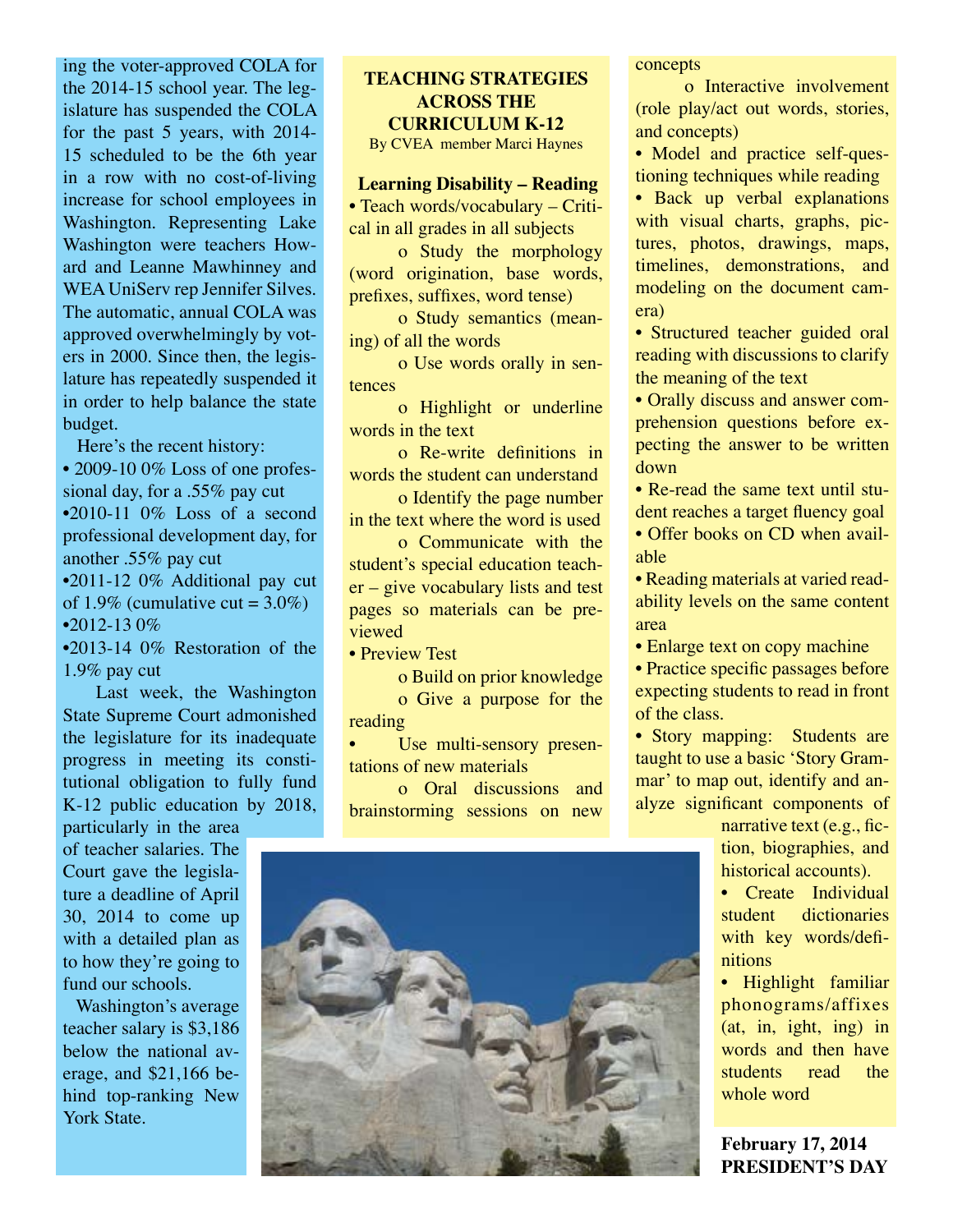# **'Better Lessons' from your union can help with Common Core Reprinted from the WEA website**

 As WEA members and their students gear up for the new Common Core State Standards, the National Education Association and BetterLesson have launched a new website that features 3,000 plus classroom-ready lessons and allows teachers and other educators to share what is working in their classrooms.

 More than 130 Master Teachers representing all grade levels and subjects contributed to this new site which offers easily-accessible lessons, arranged by grade level and topic, that can be integrated into any classroom. By the fall of 2015, BetterLesson expects to have more than 16,000 lessons from Master Teachers available. Best of all, using the site is free as a pre-paid benefit of your NEA dues.

 Educators have seen a plethora of companies promoting their curricula as meeting common core standards without any independent validation as to whether the materials align with standards. The BetterLesson site is intended to provide easy access to high-quality lessons that have been developed and tested by educators.

 Common Core's rollout has been spotty. While some school districts are collaborating with WEA members to develop curriculum and provide resources or professional development, other districts have been slow to step up. WEA and NEA members are concerned that too much focus has been placed on the Common Core assessments rather than giv-

ing students and educators the chance to learn the new language of CCSS. NEA says this website is aimed at helping members get the support needed in implementation.

 According to an NEA poll this past September, more than 75 percent of NEA members supported the standards wholeheartedly or with some reservations. Unfortunately, while two-thirds of members indicated they had participated in trainings around CCSS, just 26 percent said the trainings were helpful.

### **About Better Lesson**

 BetterLesson is an edtech startup dedicated to preparing and supporting effective teachers. It is building the first living, breathing body of knowledge around effective instruction. For too long, effective teaching practices have been locked up in the filing cabinets, flash drives, and brains of innovative teachers across the country. Through its Master Teacher Projects, Better Lesson recruits, selects, and pays the highest performing teachers in the country to share the full suite of their effective practice: both the "how" (instructional strategies, techniques, classroom management) and the "what" (full curriculum including comprehensive day-to-day lessons). To date, the partnerships with Bill & Melinda Gates Foundation and NEA have allowed Better Lesson to cover grades K-12 math and ELA, giving us complete coverage of the Common Core. All of the Master Teacher content will be shared with and curated by our rapidly growing community of more than 350,000 teachers.

### **Adult-to-Adult Bullying** Reprinted from the WEA website **Introduction:**

 Adult-to-adult bullying affects workplaces throughout the world, often taking the form of sexual harassment or illegal discrimination. Bullying is very prevalent in the United States; however, bullying that does not take the form of illegal discrimination or sexual harassment is not illegal. The research reveals the dramatic consequences that this type of bullying has on individuals and workplaces. Targets of bullies often suffer from serious health conditions as a result of being bullied and workplace efficiency is severely reduced because of the overwhelming strain that bullying can place on targets.

 In schools, adult-to-adult bullying can have even more dire effects, such as influencing student behavior and legitimizing student bullying tactics. Because of this, it is very important that school employees familiarize themselves with how to effectively deal with bullies.

### **What is bullying?**

- Bullying can be summarized as:
- repeated hurtful or hostile actions;
- intended to mistreat or control another;
- that may be verbal or non-verbal;
- and that decrease a person's self worth.

 One thing is clear: bullying is not a legitimate management style nor an appropriate way to treat workers or fellow employees. Bullying undermines a school's educational interests and decreases school productivity.

**Examples of bullying include:**